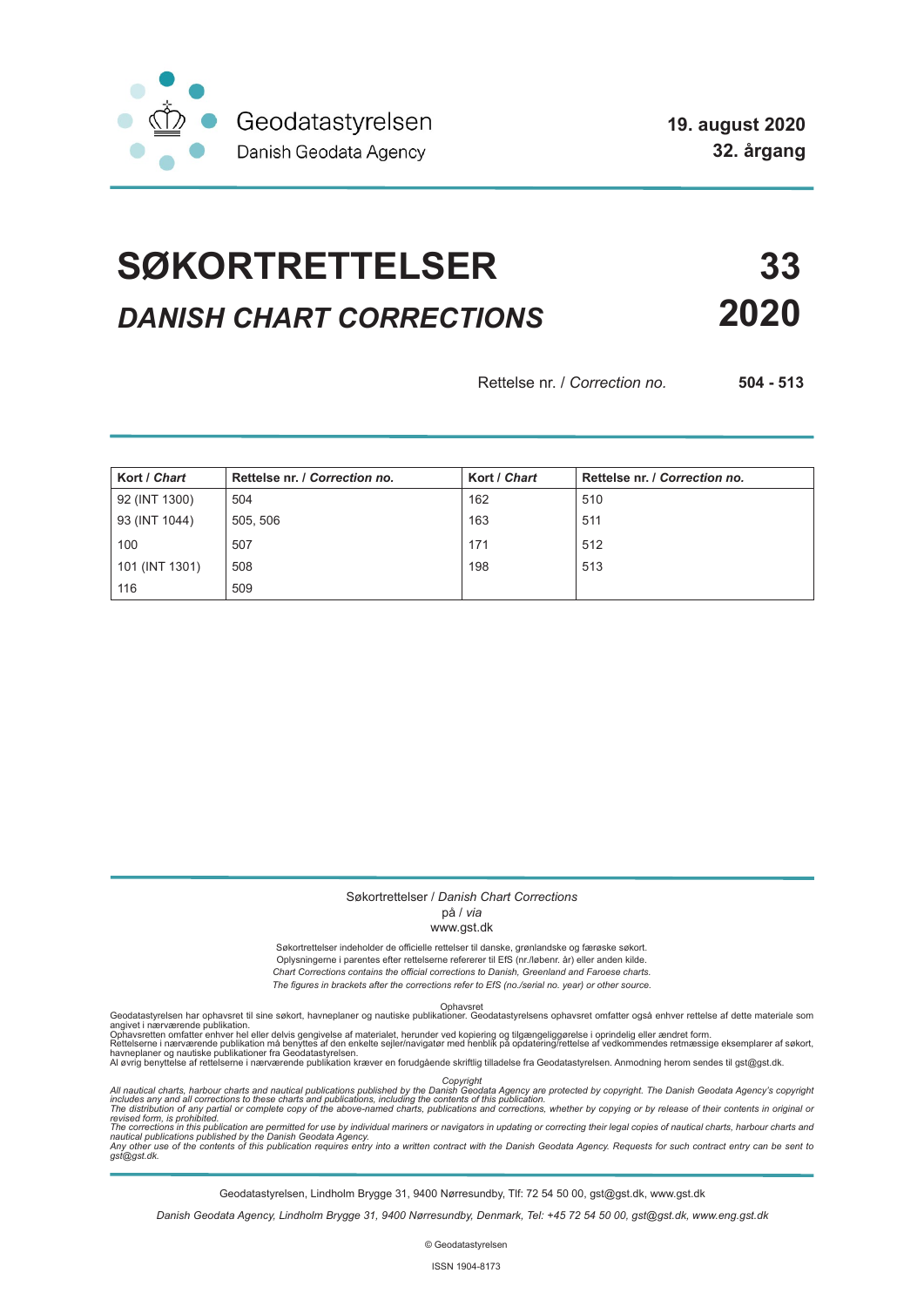| Rettelse nr. /<br><b>Correction no.</b> |                                         |                                  |                                              |
|-----------------------------------------|-----------------------------------------|----------------------------------|----------------------------------------------|
| Kort / Chart                            |                                         |                                  |                                              |
| 504                                     | <b>Hirtshals N</b>                      |                                  |                                              |
| 92 (INT 1300)                           | Tilføj på 1) - 11) / Insert in 1) - 11) | <b>Under Construction (2020)</b> | 1) 57°35,550'N 009°59,597'E<br>kyst / coast  |
|                                         |                                         |                                  | 2) 57°37,443'N 009°59,668'E                  |
|                                         |                                         |                                  | 3) 57°47,320'N 009°55,728'E                  |
|                                         |                                         |                                  | 4) 57°18,188'N 009°47,769'E                  |
|                                         |                                         |                                  | 5) 58°34, 232'N 009°55, 964'E                |
|                                         |                                         |                                  | 6) 58°41,382'N 009°58,850'E                  |
|                                         |                                         |                                  | 7) 58°46,559'N 010°03,154'E                  |
|                                         |                                         |                                  | 8) 58°49,268'N 010°03,257'E                  |
|                                         |                                         |                                  | 9) 58°51,339'N 010°02,459'E                  |
|                                         |                                         |                                  | 10) 58°56,096'N 010°07,073'E                 |
|                                         |                                         |                                  | 11) 59°02,938'N 010°01,383'E<br>kyst / coast |
|                                         |                                         |                                  | (KDI, 21. november 2019                      |
|                                         |                                         |                                  | og 33/544 2020)                              |
| 505                                     | <b>Tyra Gasfelt</b>                     |                                  |                                              |
| 93 (INT 1044)                           | Tilføj medfølgende udsnit               |                                  | 55°43,31'N 004°48,89'E                       |
|                                         | Insert accompanying block               |                                  |                                              |
|                                         |                                         |                                  | (33/541, 34/558 og 34/565 2020)              |
| 506                                     | Nordsøen. Esbjerg-Hanstholm med         |                                  |                                              |
| 93 (INT 1044)                           | offshore olie- og gasfelter             |                                  |                                              |
|                                         | Tilføj medfølgende note                 |                                  |                                              |
|                                         | TYRA GASFELT/TYRA GAS FIELD             |                                  |                                              |
|                                         | Insert accompanying note                |                                  |                                              |
|                                         | <b>TYRA GASFELT/TYRA GAS FIELD</b>      |                                  |                                              |
|                                         |                                         |                                  | (33/541, 34/558 og 34/565 2020)              |
| 507                                     | <b>Kattegat</b>                         |                                  |                                              |
| 100                                     | Erstat note DYBVANDSRUTE                |                                  |                                              |
|                                         | KATTEGAT NORD med medfølgende           |                                  |                                              |
|                                         | note                                    |                                  |                                              |
|                                         | Replace note DYBVANDSRUTE               |                                  |                                              |
|                                         | KATTEGAT NORD by accompanying           |                                  |                                              |
|                                         | note                                    |                                  |                                              |
|                                         | Erstat note DEEP-WATER ROUTE            |                                  |                                              |
|                                         | KATTEGAT SOUTH med medfølgende          |                                  |                                              |
|                                         | note                                    |                                  |                                              |
|                                         | Replace note DEEP-WATER ROUTE           |                                  |                                              |
|                                         | KATTEGAT SOUTH by accompanying          |                                  |                                              |
|                                         | note                                    |                                  |                                              |
|                                         |                                         |                                  | (GST, 17. august 2020)                       |

**2**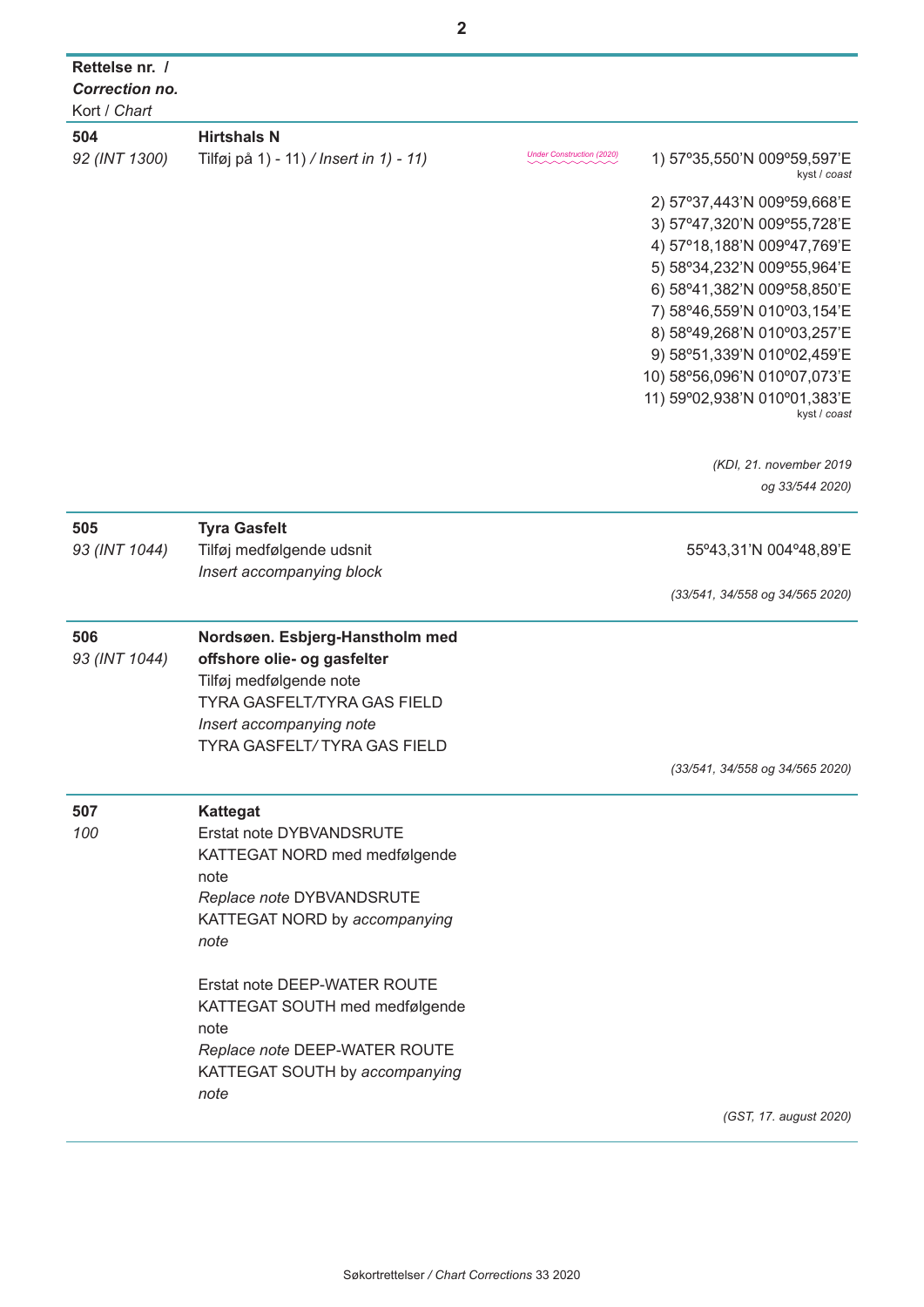| 508            | <b>Hirtshals N</b>                    |                           |                                                        |
|----------------|---------------------------------------|---------------------------|--------------------------------------------------------|
| 101 (INT 1301) | Tilføj på 1) - 5) / Insert in 1) - 5) | Under Construction (2020) | 1) 57°35,550'N 009°59,597'E<br>kyst / coast            |
|                |                                       |                           | 2) 57°36,531'N 009°59,170'E                            |
|                |                                       |                           | 3) 57°37,443'N 009°59,668'E                            |
|                |                                       |                           | 4) 57°47,320'N 009°55,728'E                            |
|                |                                       |                           | 5) 58°53,000'N 009°54,308'E<br>kortramme / chart frame |
|                |                                       |                           |                                                        |
|                |                                       |                           | (KDI, 21. november 2019)<br>og 33/544 2020)            |
|                |                                       |                           |                                                        |
| 509            | Orø SW-Pulle N                        |                           |                                                        |
| 116            | Tilføj medfølgende udsnit             |                           | 55°44,08'N 011°47,71'E                                 |
|                | Insert accompanying block             |                           |                                                        |
|                |                                       |                           | (33/551 2020)                                          |
| 510            | <b>Tolkebarren N</b>                  |                           |                                                        |
| 162            | Tilføj medfølgende udsnit             |                           | 54°51,85'N 012°12,26'E                                 |
|                | Insert accompanying block             |                           |                                                        |
|                |                                       |                           | (33/535 2020)                                          |
| 511            | <b>Bredningen N</b>                   |                           |                                                        |
| 163            | Tilføj medfølgende udsnit             |                           | 54°44,69'N 011°52,24'E                                 |
|                | Insert accompanying block             |                           |                                                        |
|                |                                       |                           | (33/542 2020)                                          |
| 512            | Frederiksø                            |                           |                                                        |
| 171            | Tilføj medfølgende udsnit             |                           | 55°03,53'N 010°36,95'E                                 |
|                | Insert accompanying block             |                           |                                                        |
|                |                                       |                           | (33/536 2020)                                          |
| 513            | <b>Tolkebarren N</b>                  |                           |                                                        |
| 198            | Tilføj medfølgende udsnit             |                           | 54°51,78'N 012°12,49'E                                 |
|                | Insert accompanying block             |                           |                                                        |
|                |                                       |                           | (33/535 2020)                                          |
|                |                                       |                           |                                                        |

**3**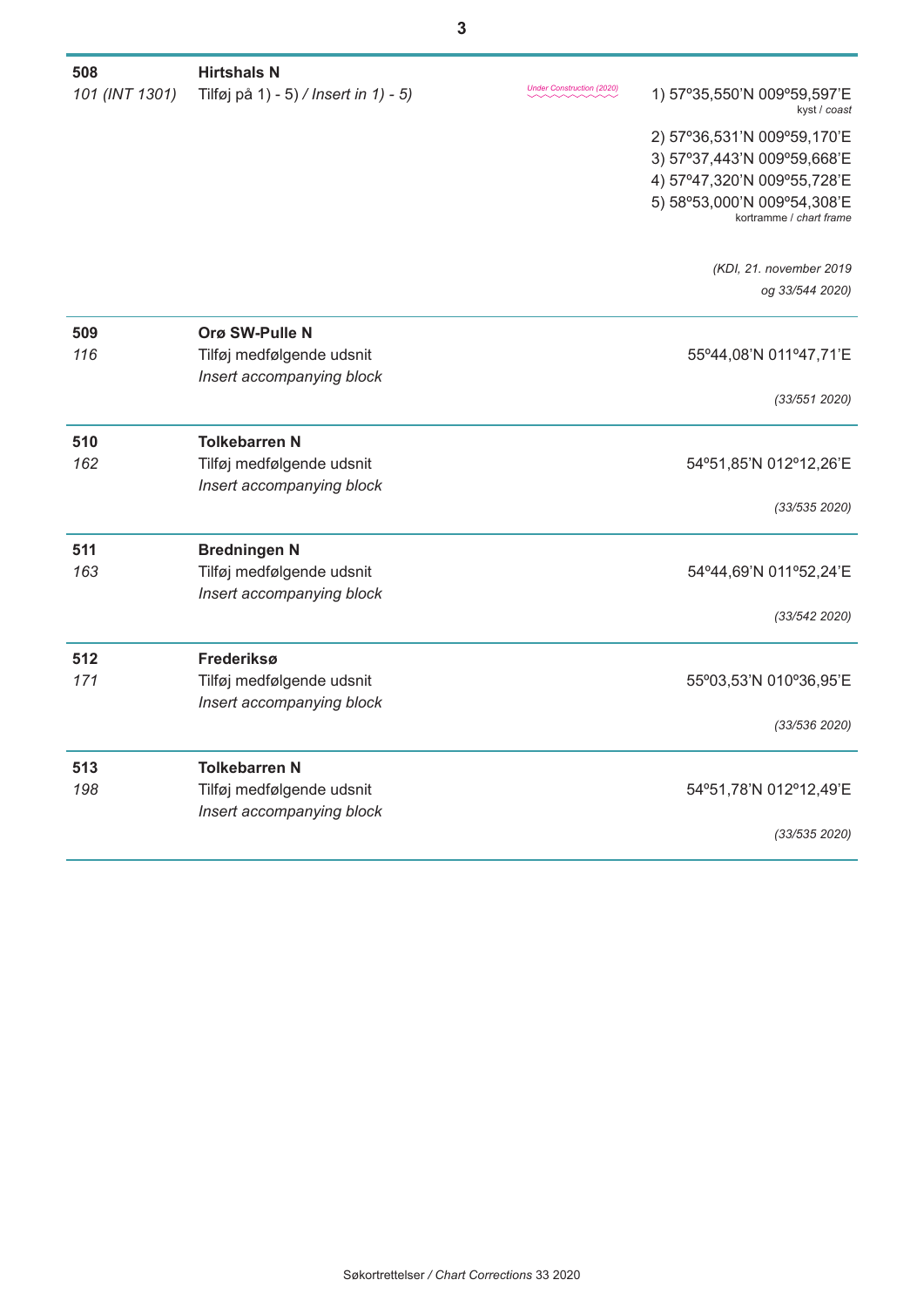# **HAVNEOPLYSNINGER**

# *[www.danskehavnelods.dk](http://www.danskehavnelods.dk/)*

| <b>Frederikshavn Havn</b>                                                                                         | <b>Svendborg Havn</b>                                                    |
|-------------------------------------------------------------------------------------------------------------------|--------------------------------------------------------------------------|
| Plan er opdateret.                                                                                                | Anmærkning er tilføjet. Plan er opdateret.                               |
| (Frederikshavn Havn, 12. august 2020)                                                                             | (33/536 2020)                                                            |
| <b>Hirtshals Havn</b>                                                                                             | <b>Strynø Havn</b>                                                       |
| Anmærkning er tilføjet.                                                                                           | Anmærkning er udtaget.                                                   |
| (33/544 2020)                                                                                                     | (GST, 17. august 2020)                                                   |
| <b>Oreby Bro</b><br>Afsnittene Fartbegrænsning og Særlige bestemmelser<br>er opdateret.<br>(GST, 12. august 2020) | Tårs Fiskeri- og Lystbådehavn<br>Anmærkning er udtaget.<br>(33/538 2020) |
| <b>Sakskøbing Havn</b>                                                                                            | Tårs Færgehavn                                                           |
| Afsnittene Fartbegrænsning og Særlige bestemmelser                                                                | Anmærkning er udtaget.                                                   |
| er opdateret.                                                                                                     | (33/538 2020)                                                            |
| (GST, 12. august 2020)<br>Sakskøbing Lystbådehavn                                                                 | <b>Vesterø Havn</b><br>Anmærkning er tilføjet.<br>(33/545 2020)          |
| Afsnittene Fartbegrænsning og Særlige bestemmelser                                                                | Århus Lystbådehavn                                                       |
| er opdateret.                                                                                                     | Anmærkning er tilføjet.                                                  |
| (GST, 12. august 2020)                                                                                            | (33/555 2020)                                                            |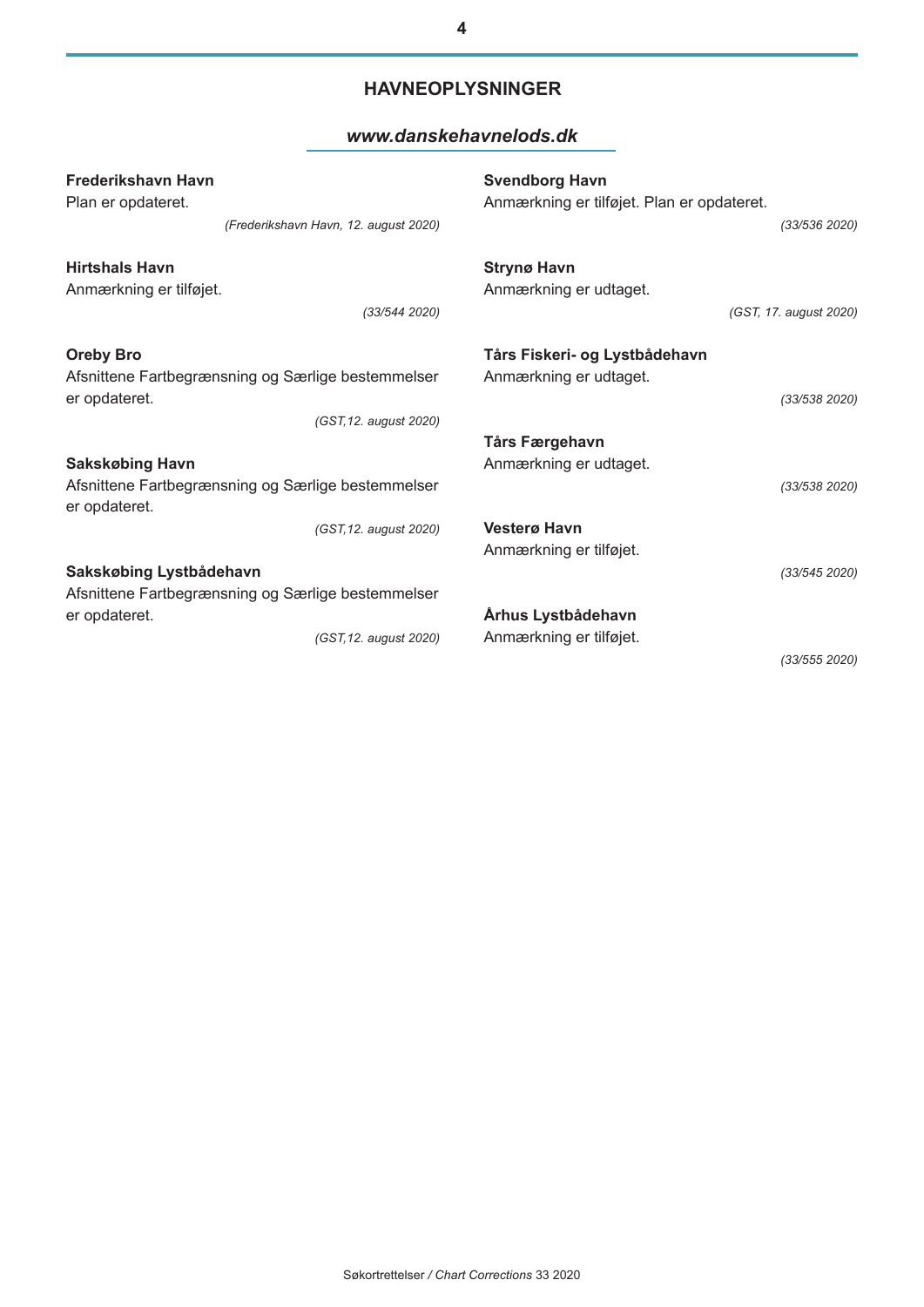Udsnit kort / *Block chart* 93 Tyra Gastelt Platforms Pratforms<br>Buoyed<br>See Notes Platforms<br>Buoyed<br>See Notes  $\sqrt{F/(2)5s}$ Søkortrettelser / *Chart Corrections* 33/505 2020

#### Udsnit kort / *Block chart* 93

- **TYRA GASFELT**
- 
- Tinnen och Lind<br>Indtil videre er produktionsplatforme på feltet fjernet. Stålfundamenterne står<br>tilbage på feltet. Otte kompasafmærkninger med topbetegnelse og lys er<br>udlagt til afmærkning af stålfundamenterne.
- 
- **TYRA GAS FIELD**

. . . . . . . . . . . . . . .

ĩ,

- The superstructure of the production platforms in the field have been removed.<br>The steel legs remain on the field. Eight cardinal buoys with top marks and lights have been deployed to mark the obstructions.
- -

Søkortrettelser / *Chart Corrections* 33/506 2020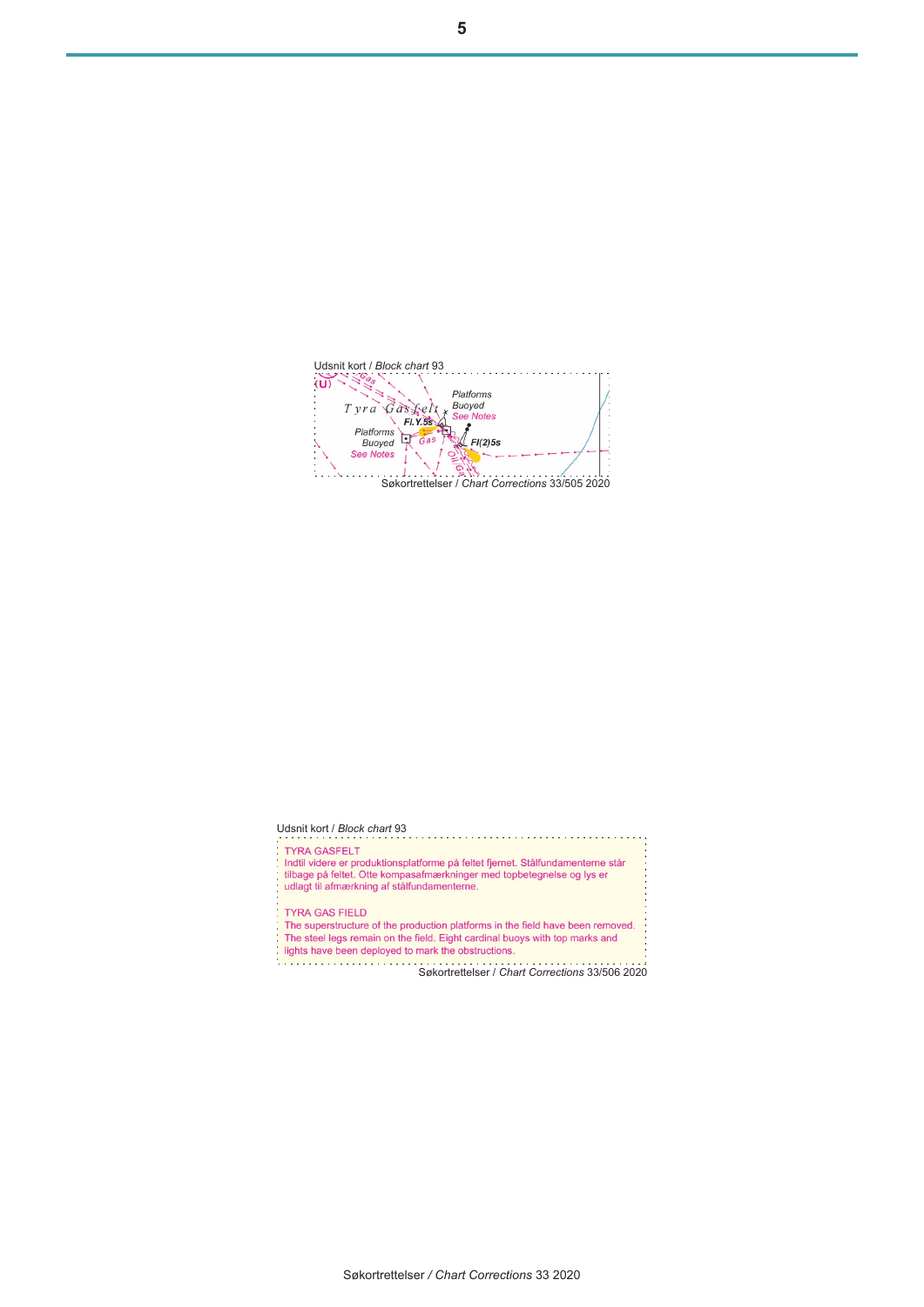| Udsnit kort / Block chart 100                                            |
|--------------------------------------------------------------------------|
| <b>DYBVANDSRUTE KATTEGAT NORD</b>                                        |
| Skibe med en dybgang på 10 meter eller derover anbefales at benytte      |
| dybvandsrute Kattegat North. Nordgående trafik, der ikke er begrænset af |
| deres dybgang, anbefales at benytte området øst for dybvandsruten.       |
| Sydgående trafik, der ikke er begrænset af deres dybgang, anbefales at   |
| benytte området vest for dybvandsruten.                                  |
| Søkortrettelser / Chart Corrections 33/507 2020                          |

Udsnit kort / *Block chart* 100 Ships with a draught of 10 metres or more are recommended to use Deep-

water Route Kattegat South. Northbound traffic not restricted by their draught

are recommended to use the area east of the deep-water route.

Southbound traffic not restricted by their draught are recommended to use the Southbound trains not result be y when the series of the deep-water route.<br>
Søkortrettelser / *Chart Corrections* 33/507 2020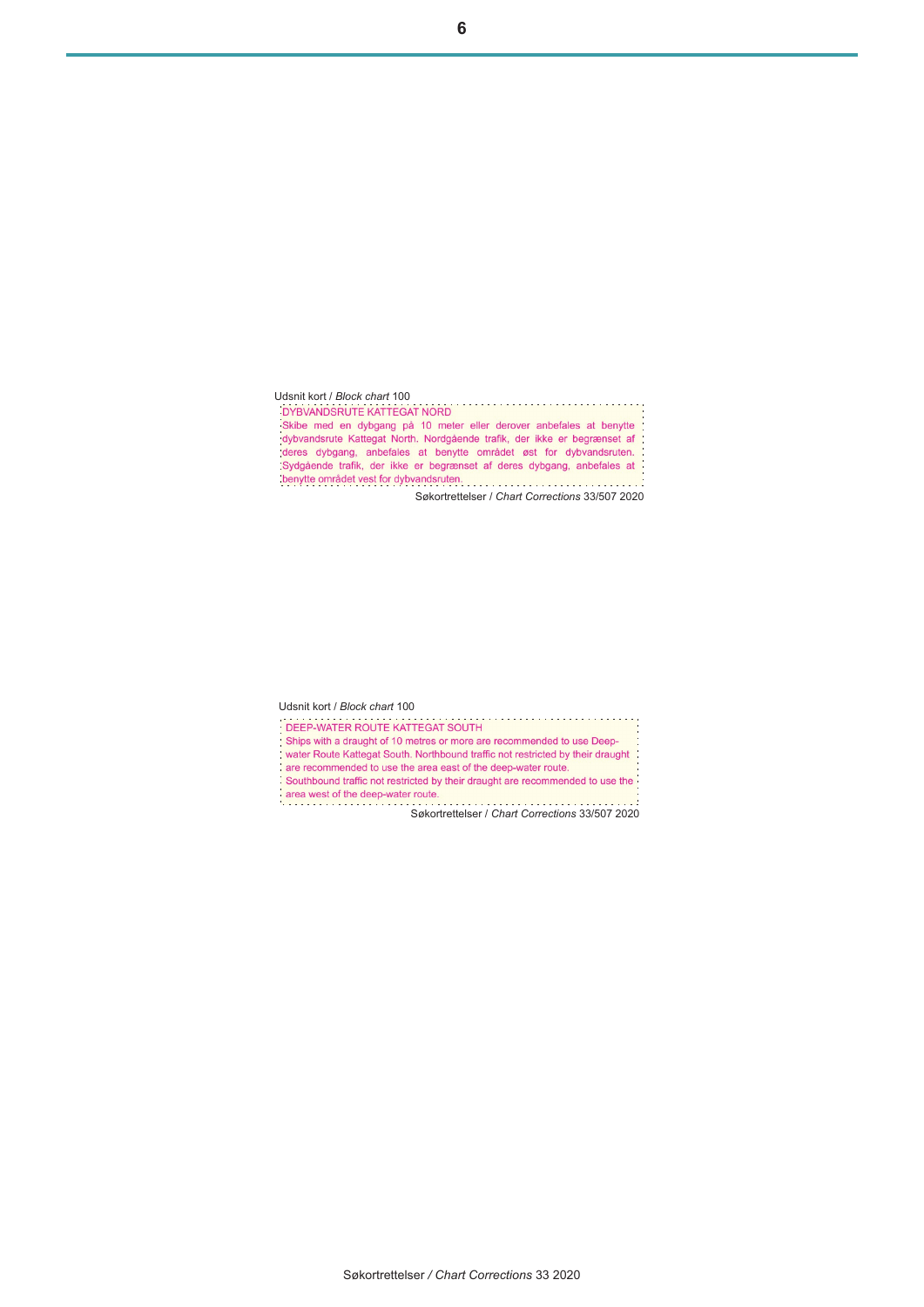